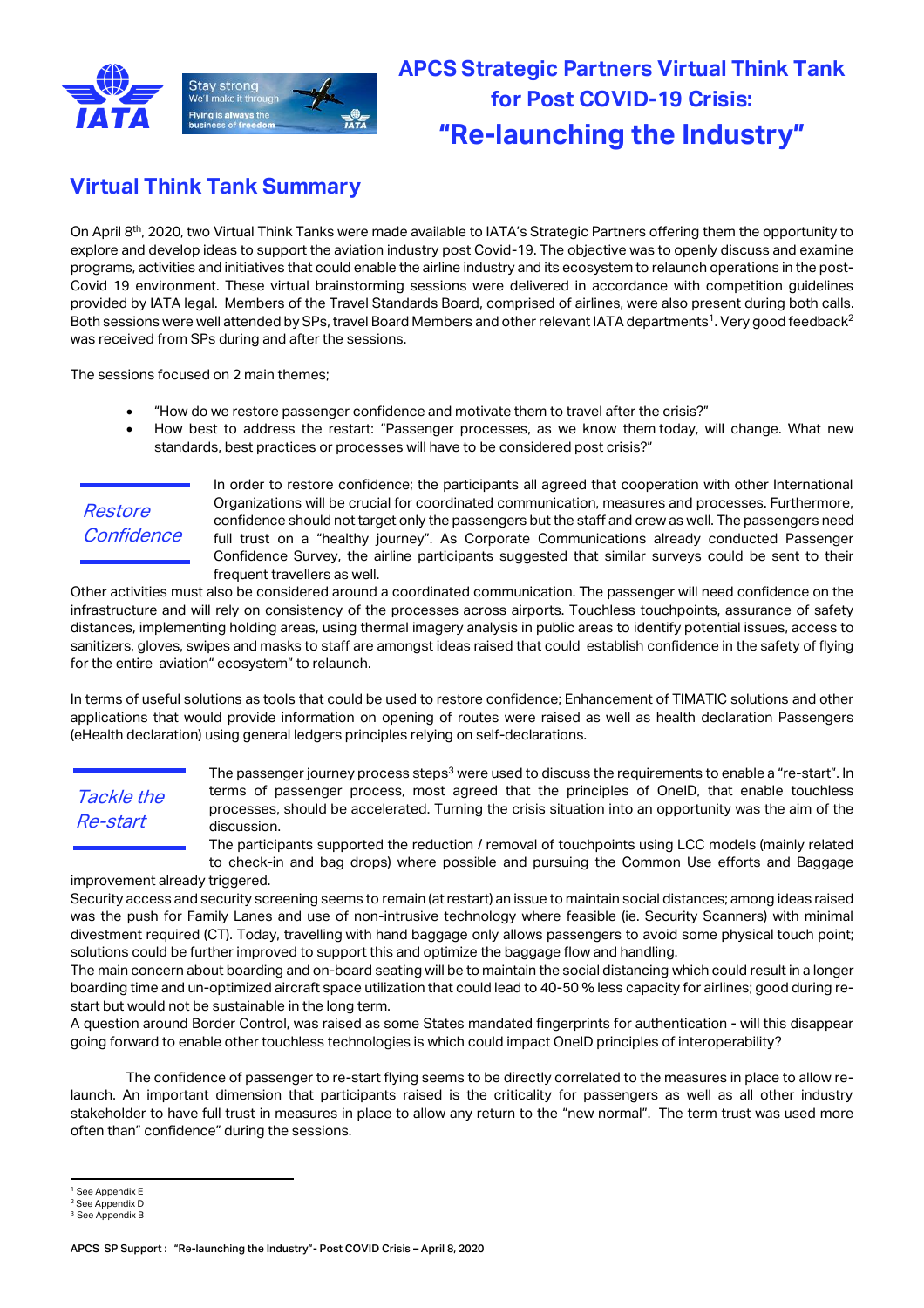

# **APCS Strategic Partners Virtual Think Tank for Post COVID-19 Crisis: "Re-launching the Industry"**

## **Appendix A : Brainstorming main discussion points**

### **Call #1 notes / ideas parking lot:**

- Survey the confidence (not necessarily GPS) of PAX in travelling
- Confidence Survey to be dispatched to Airline's Frequent travellers programs
- TIMATIC Push notification / lifting bans
- safe to fly status (like ready for carriage on cargo) / health certificate
- scientific reports to support confidence
- Heath certificate / ESTA equivalent (web portal)
- Social distancing at airports: line on ground / holding areas / CCTV with thermal imagery
- Self-service transactions / Kiosk process to be triggered by own mobile phones
- LCC model (no kiosk) to consider for airport touchpoints
- restore confidence of staff, crew is important as much as restoring PAX confidence in flying
- Family segregation at airport
- An endorsement or co-sponsored campaign-message with W.H.O. would leverage the brand equity of both IATA/WHO helping pax with the "trust" element
- Infrared Thermal CCTV is sufficient to assess PAX fever in public areas?
- some standards exist but not yet all connected. the key element is that we as airlines have to establish your identity based on your PP. One ID will bring this closer
- health protocol should be defined and considering that there will be contaminated people around us. We must reassure the passenger that even if there is someone sick around everything possible is being done to avoid contamination.
- Travelling with hand baggage only today allow you to have no touch point with current standards.
- Avoid fingerprints for border control
- industry should make sure that travellers are aware of risk and mitigations in place – Communication
- As solution providers, installing systems at airport still need physical presence, in particular in going to automation, gates, biometrics.... but for meeting, sure, things may change for some of them
- "reverse risk assessment "
- Business travellers would travel, as we are aware of what we can do to use mobile, such technologies
- Mobile control of kiosk device could provide from Platform Providers if airline CUWS services allow it. Thus, development cost of airline application could be decreased
- Another way reducing direct touch points is strictly reducing the use of paper documents (BPs & BTs).

### **Call #2 notes / ideas parking lot:**

- Consistency of measures / process is key to confidence and relaunch
- accelerate OneID principles
- Use of general Ledger (Blockchain) for Health certificate to enable flying.
- Carriers not responsible to verify health / provide guarantees/ just to verify
- Self-declaration versus authority-based health "credentials"
- History of travel required for Authorities part of health declaration
- Digitize the VISA Offices
- "Never waste a good crisis" opportunity to do things better!
- The more information the passenger has, the more confidence they feel to travel.
	- Airlines to offer gel and masks
	- Use of fabrics and material that don't "retain" the viruses onboard the aircraft and at airport (Kiosks, etc.)
	- Realtime tool for airline agents to know which borders are open, what journeys are valid - chaotic situation for today
	- Introduction of PPE to frontline staff to generate confidence
	- Push for contact less EBT uses
	- Some emphasis on home tagging from the industry could help mitigate interaction at the airport.
	- The kiosk immigration/arrivals process can be replaced by the same processes running on the traveller's smartphone.
	- Combined WHO/IATA campaign to restore PAX confidence • Better understand PAX fears/needs in the COVID world (PAX survey
	- and potential "risk analysis" done from the different categories of PAX perspective, what would drive a family to book a flight, a business traveller, what would stop him/her/them…
	- Inform passenger about their increasing ability to fly to somewhere from somewhere (positive communication). A request to fly somewhere could be lodged somewhere by a PAX and he will get an alert when the destination becomes available.

## **Appendix B : Passenger Process steps and touchpoints**